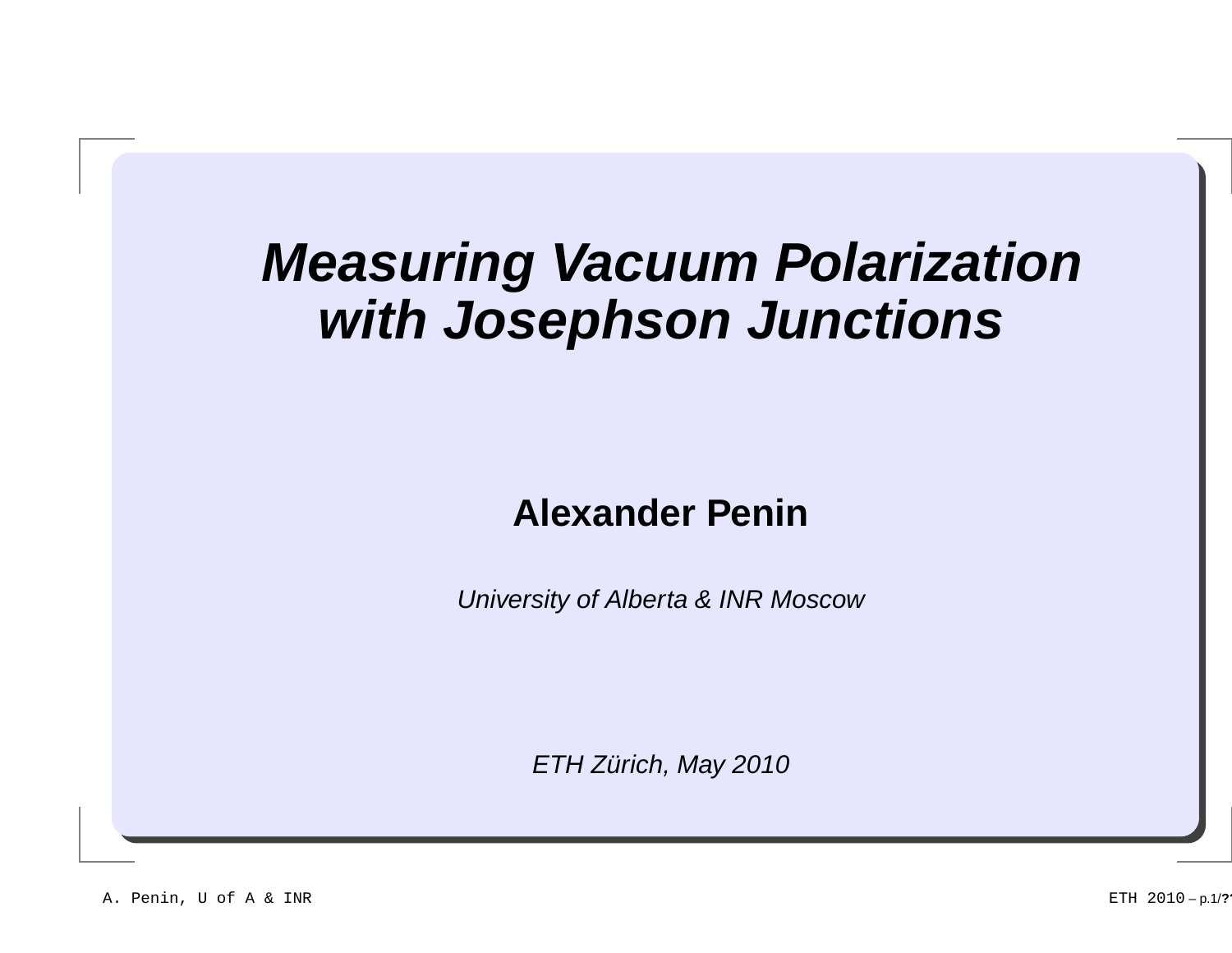# **Topics Discussed**

### Exact results in quantum mechanics

- Flux quantization $\bullet$
- Quantum Hall effect
- Josephson effect
- **Vacuum polarization in strong magnetic field**
- QED corrections to quantum Hall and Josephson effect
	- **Theory**  $\bullet$
	- **Experiment**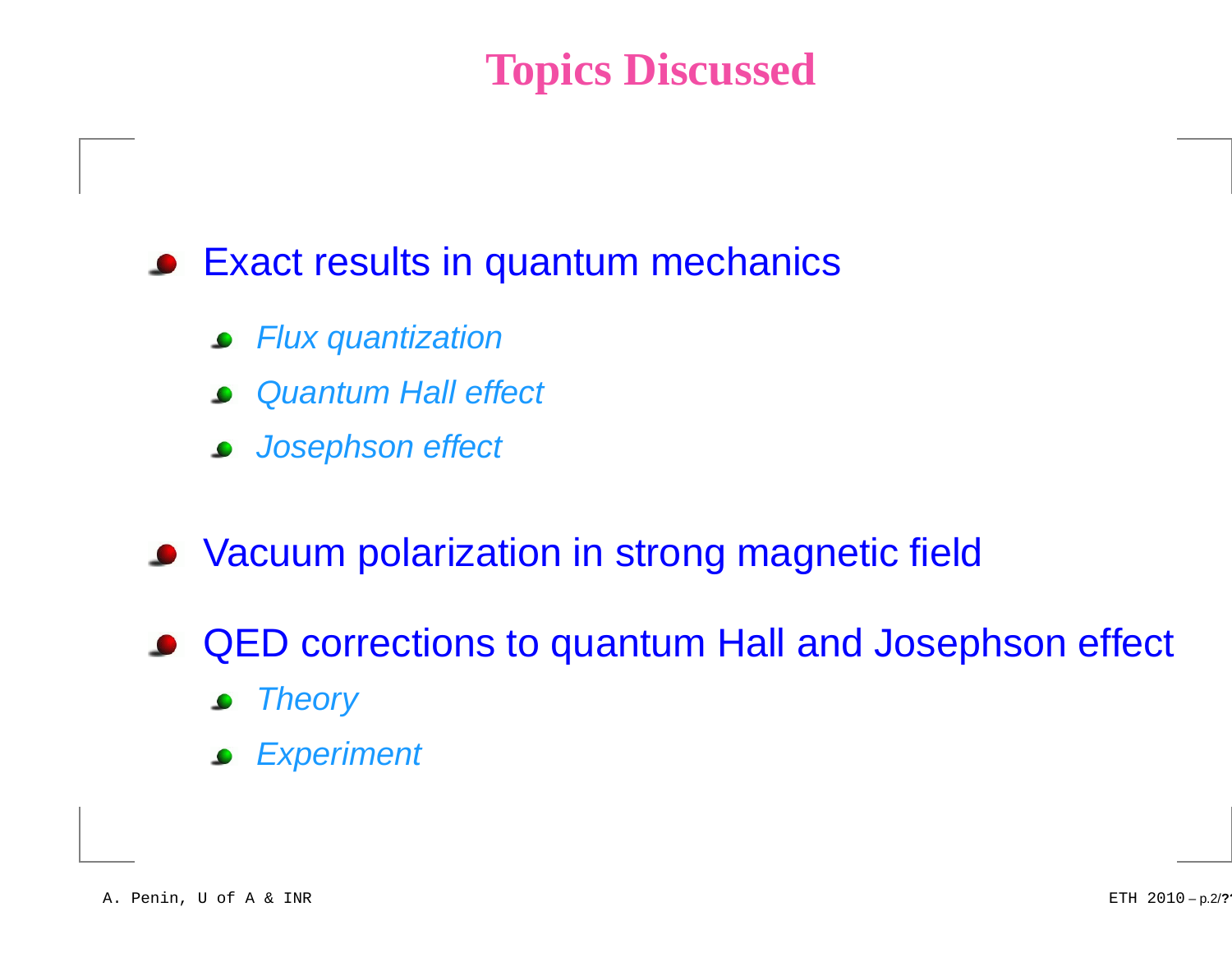### **Exact result: an example**

# Determination of the fine structure constant  $\alpha \propto e^2/h$

- electron  $g-2$ 
	- experimental error:  $10^{{\rm{-}}10}$
	- theoretical error:  $10^{{\rm -}10}$  requires 4-loop calculation in QED
- **•** quantum Hall effect
	- experimental error:  $10^{-8}\quad$  (could be  $10^{-12}$  $\mathcal{L}$
	- theoretical error: 0 for free!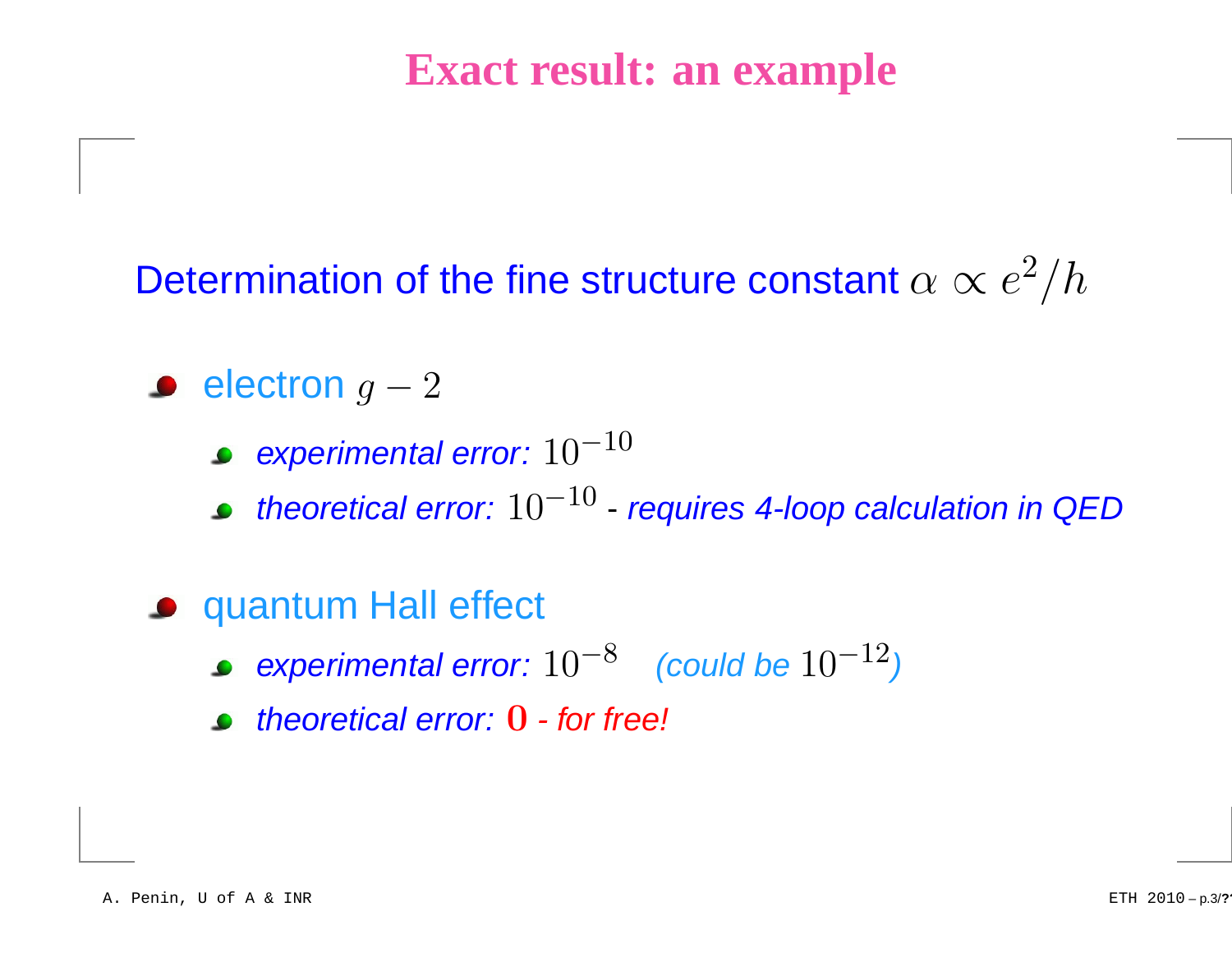### **Gauge invariance and quantum phase**

$$
\hbar = c = 1, \ \alpha = \frac{e^2}{4\pi}
$$

 $\overline{I}$ 

✔ Schrödinger equation

$$
(i\partial_t - \mathcal{H})\,\Psi = 0
$$

 $\boldsymbol{V}$  Wave function  $\Psi = |\Psi|e^{i\theta}$ 

$$
\Psi = |\Psi|e^{i\theta}
$$

 $\boldsymbol{\checkmark}$  Hamiltonian

$$
\mathcal{H} = qA_0 + F(\boldsymbol{B}, \boldsymbol{E}, \boldsymbol{D})
$$

$$
\boldsymbol{D} = \boldsymbol{\partial} - iq\boldsymbol{A}
$$

$$
\blacktriangleright \quad \text{If} \quad \nabla \times \bm{A} = 0 \quad \text{then} \quad \left[ \theta(\bm{r}_1) - \theta(\bm{r}_2) = q \int_{\bm{r}_2}^{\bm{r}_1} \bm{A}(\bm{r}') \cdot d\bm{r}' \right]
$$

► Also 
$$
\phi(\mathbf{r}) = \theta(\mathbf{r}) - q \int^{\mathbf{r}} A(\mathbf{r}') \cdot d\mathbf{r}'
$$
 is gauge invariant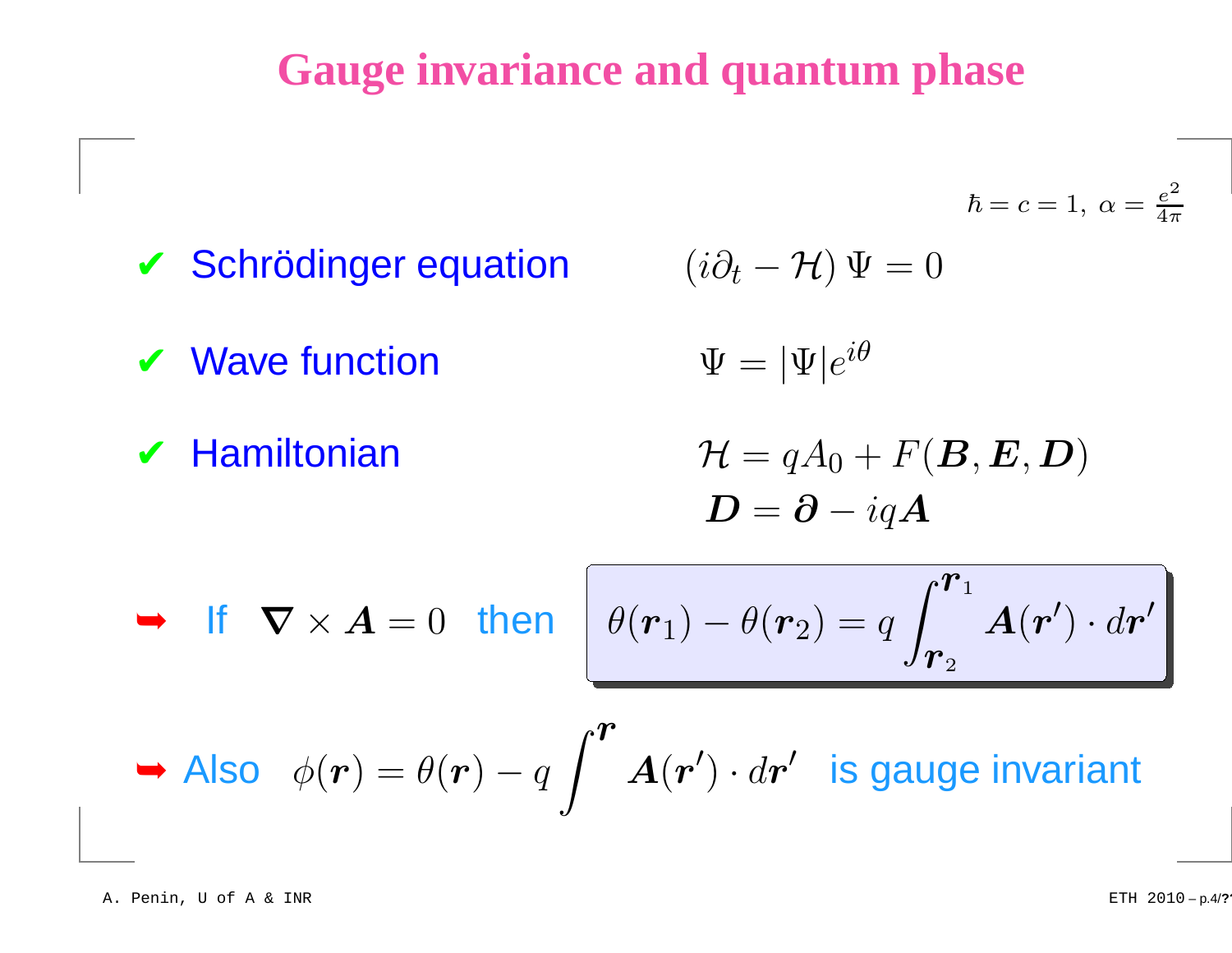# **Flux quantization**

F. London (1948)

Superconductivity  $\blacktriangle$  coherent state of Cooper pairs  $\blacktriangle q=2e$ Meissner effect  $\blacktriangle\bm{\mathit{B}}=0$  inside superconductor

Superconducting ring:



Single-valued wave function

 $\bigcap$   $\bigoplus$   $\Delta \theta = 2e \oint_C \mathbf{A} \cdot d\mathbf{x} = 2\pi n$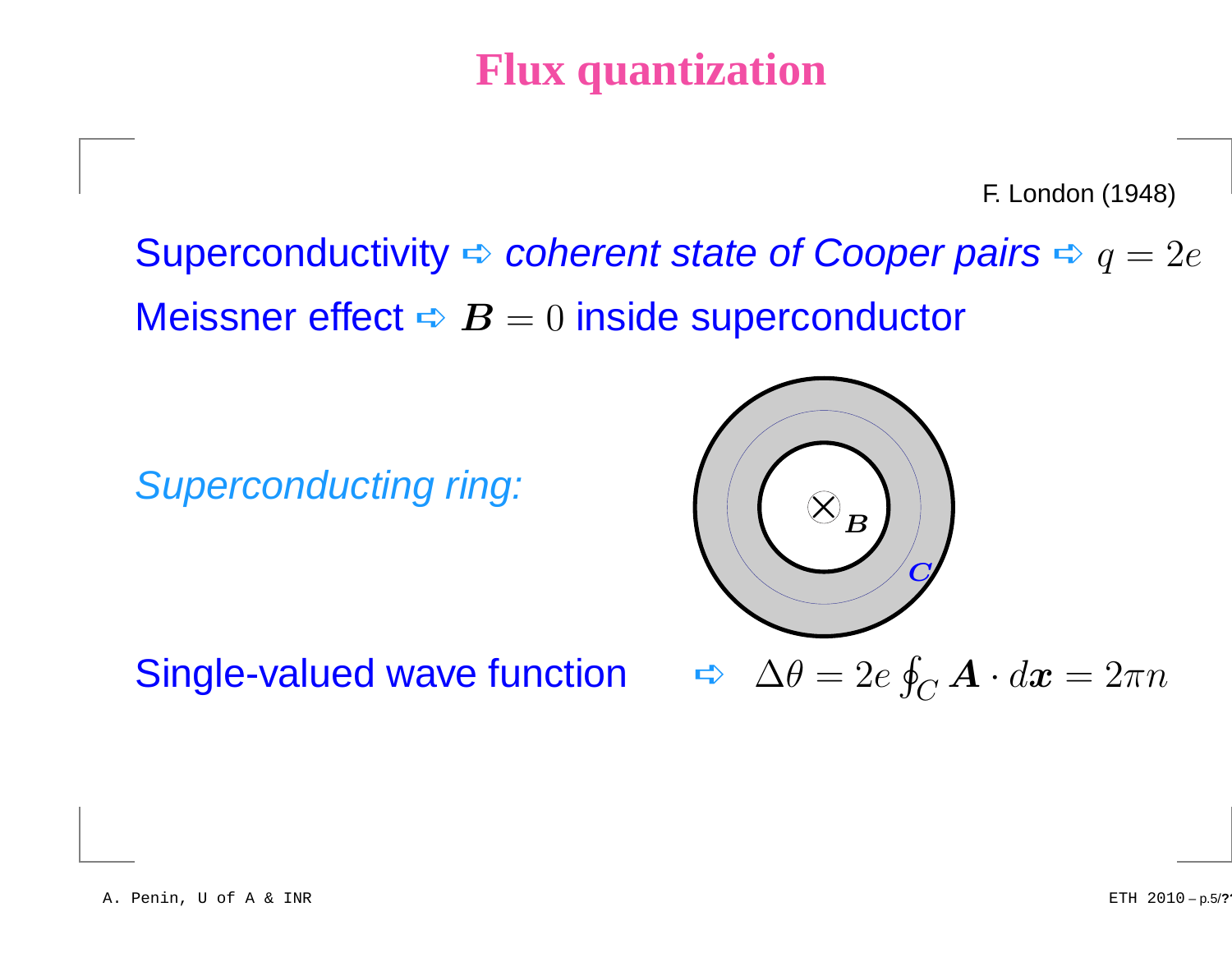# **Flux quantization**

F. London (1948)

Superconductivity  $\blacktriangle$  coherent state of Cooper pairs  $\blacktriangle q=2e$ Meissner effect  $\blacktriangle\bm{\mathit{B}}=0$  inside superconductor

Superconducting ring:

Single-valued wave function



$$
\oint_C \mathbf{A}(\mathbf{r}) \cdot \mathbf{r} = \int_S \mathbf{B}(\mathbf{r}) \cdot d^2 \mathbf{s} \equiv \Phi \ \blacktriangleleft \ \boxed{\Phi = \frac{\pi n}{e} \equiv n \Phi_0}
$$

Flux quantum:

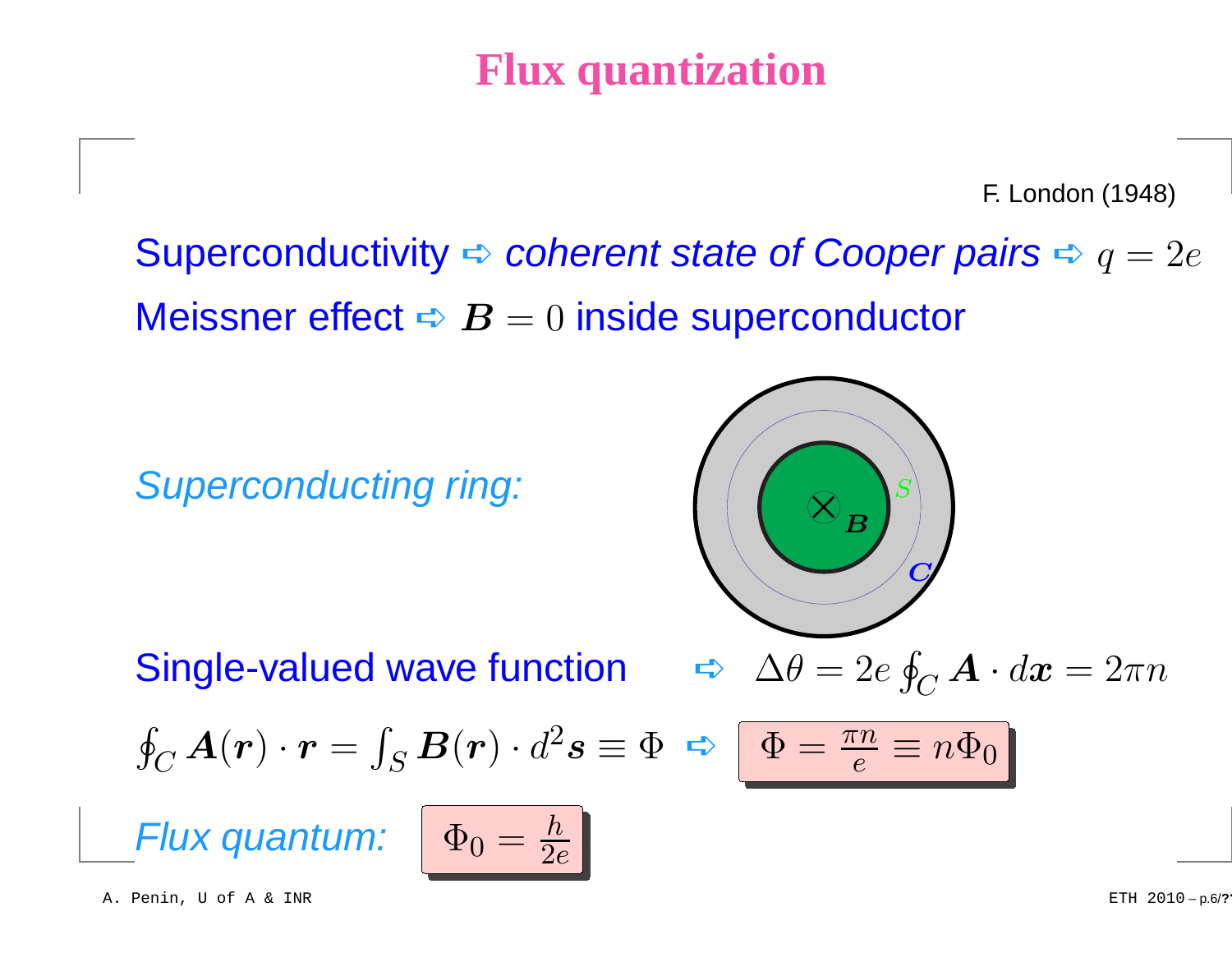# **Hall effect**

E. Hall (1879)



# Lorentz force vs electrostatic force  $e\bm{E}=-e\bm{v}\times\bm{B}$

current density

total current per length

**Hall conductivity** 

$$
j = \rho e v = \frac{\rho e}{B} E
$$
  
ber length 
$$
I = \frac{\rho e}{B} V
$$
  
ity 
$$
R^{-1} = \frac{\rho e}{B}
$$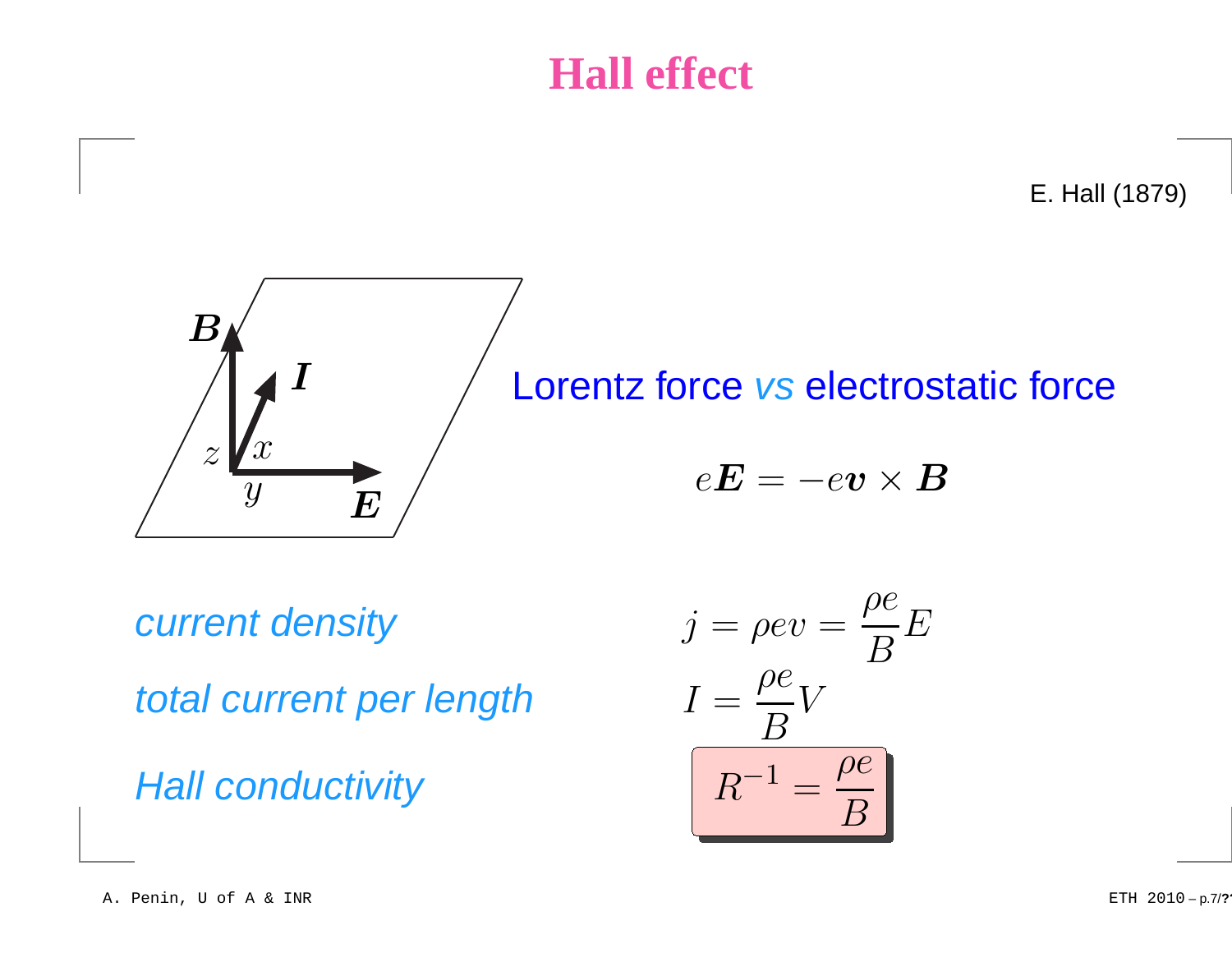# **Quantum Hall effect**

K. von Klitzing, G. Dorda, M. Pepper (1980)



Wave function:  $\Psi(x,y)=e$  $i2\pi m\frac{x}{L}$  $\tilde{\bar{\mu}} \;\; \psi(y-y_m)$  $\psi(y-y_m)$   $\Leftrightarrow$  harmonic oscillator<br>existence of  $2\pi m$ 

 $\mu = 2n\alpha =$ 

 $n/R$ 

 $K\,$ 

$$
centered at \t y_m = \frac{2\pi m}{eBL}
$$

Density of quantum states with $\bm{n}$  Landau levels filled:  $\rho=n\frac{eB}{2\pi}$  $2\pi$ 

 $R^{-1}$ 

Quantum Hall conductivity:

von Klitzing constant:

$$
\boxed{R_K = \tfrac{h}{e^2}}
$$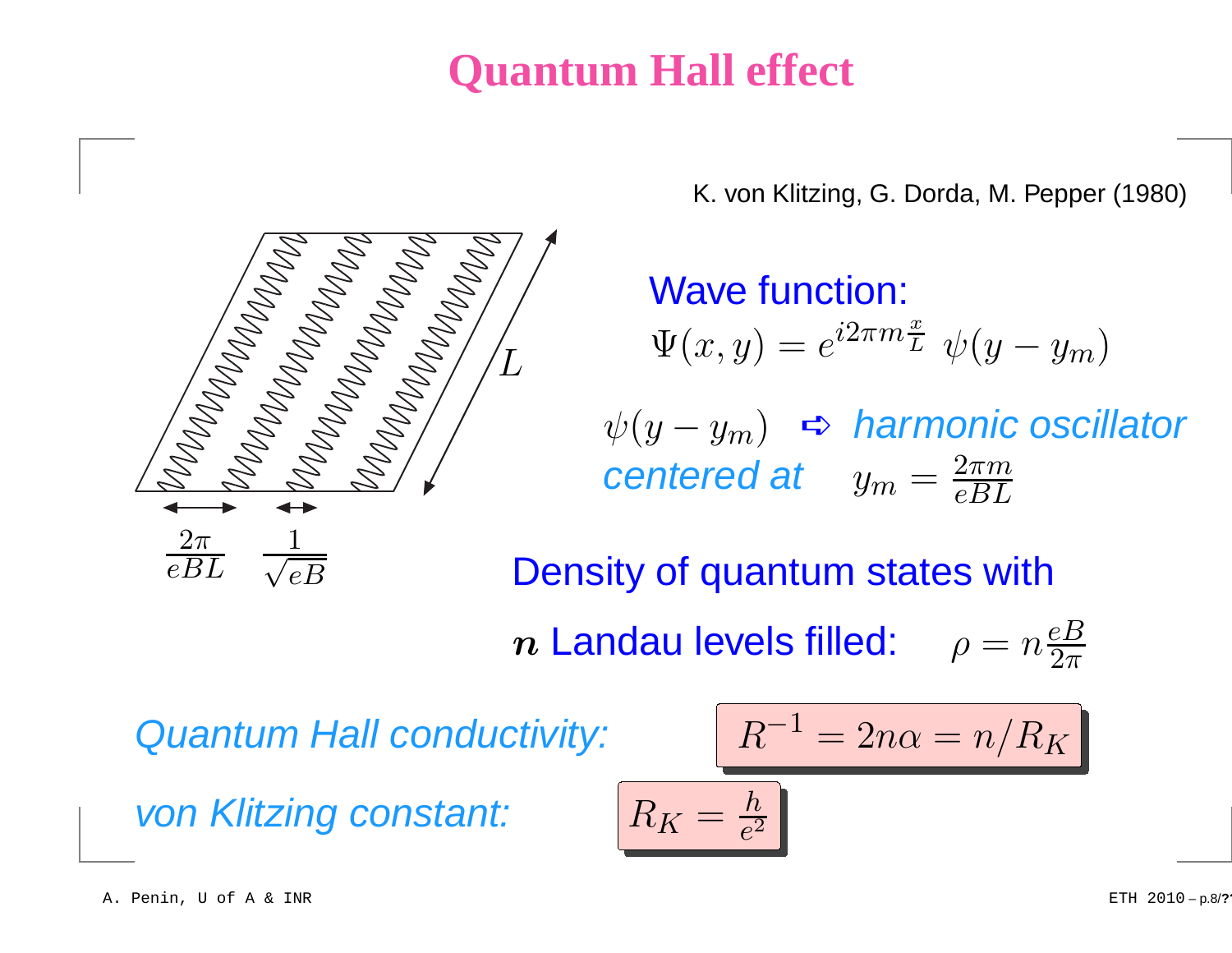# **Gauge invariance argument**



R.B. Laughlin (1981)  
\n
$$
\text{Current density } j \propto \frac{\delta \mathcal{H}}{\delta A}
$$
\n
$$
\text{total current } I = \frac{d\mathcal{E}}{d\Phi}
$$
\n
$$
\text{Flux quantization } \Phi = 4\pi |A| / L = n2\Phi_0
$$

Flux dependence  $y_m(\Phi + 2 \Phi_0) = y_{m+1}(\Phi)$ 

for 
$$
d\Phi = 2\Phi_0 \Leftrightarrow d\mathcal{E} = neV
$$
  
\n
$$
I = \frac{neV}{2\Phi_0} = \frac{nV}{R_K}
$$

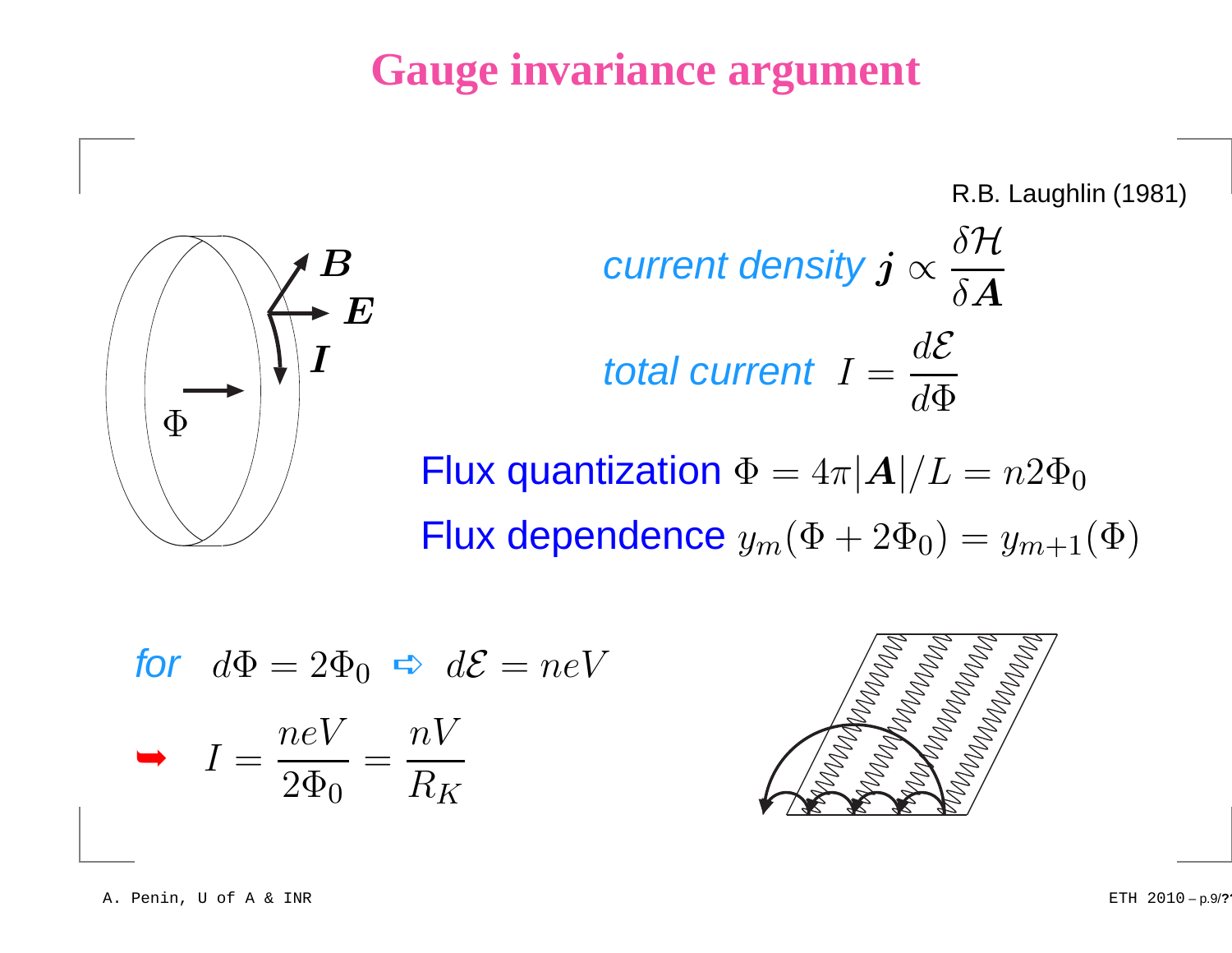# **Vacuum polarization**



Charge renormalization  $\delta e \propto \Pi_{\mu\nu}(q)/q^2$  $^2\big|_q$  $^{2}$  $\rightarrow$ O

Vacuum polarization in magnetic field

$$
\delta\Pi_{\mu\nu}(q)=-\frac{\alpha}{\pi}\left(\frac{eB}{m^2}\right)^2\frac{1}{45}\bigg[2\left(g_{\mu\nu}q^2-q_\mu q_\nu\right)-7\left(g_{\mu\nu}q^2-q_\mu q_\nu\right)_{\parallel}+4\left(g_{\mu\nu}q^2-q_\mu q_\nu\right)_{\perp}\bigg]
$$

Lorentz invariance broken!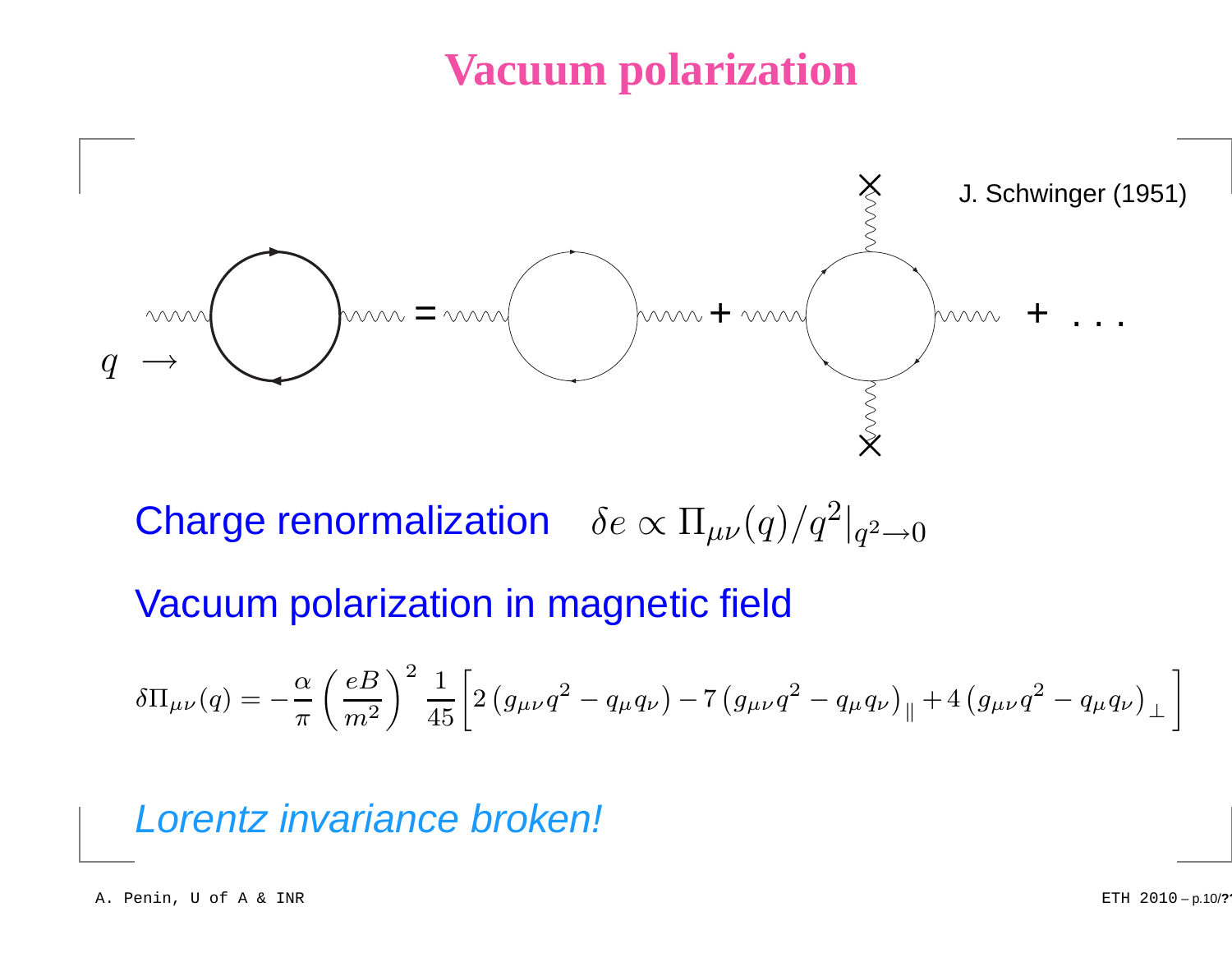# **QED corrections to electromagnetic coupling**

### Coulomb potential

$$
V_C(\boldsymbol{r}) = e^2 \int \left(1 - \frac{\delta \Pi_{00}(q)}{q^2}\right) \frac{e^{-i\boldsymbol{q} \cdot \boldsymbol{r}}}{q^2} \frac{d^3 \boldsymbol{q}}{(2\pi)^3} = \frac{\alpha}{|\boldsymbol{r}|} \left[1 + \frac{\alpha}{\pi} \left(\frac{eB}{m^2}\right)^2 \left(\frac{2}{45} - \frac{7}{90} \sin^2 \theta\right)\right]
$$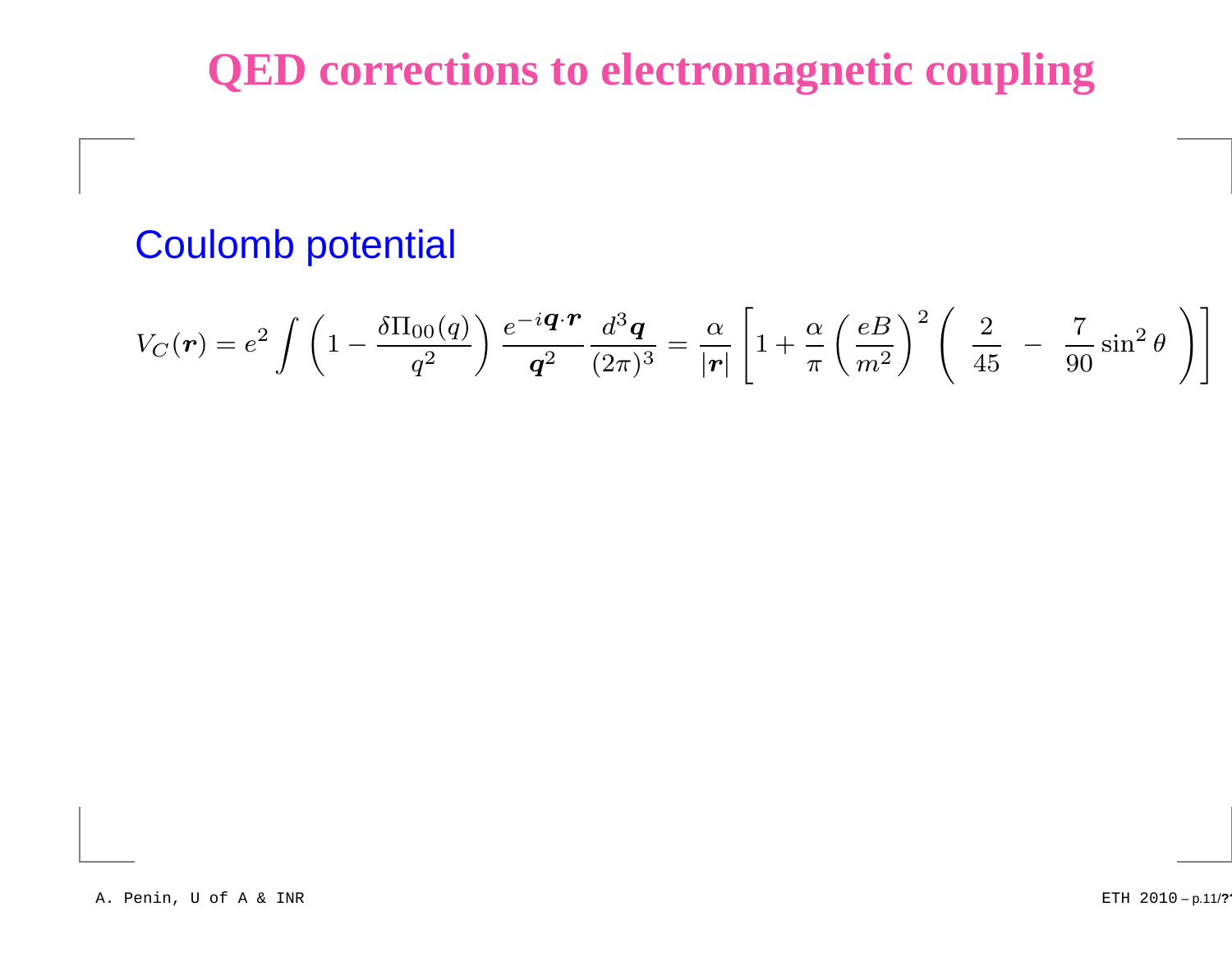# **QED corrections to electromagnetic coupling**

### Coulomb potential

$$
V_C(\mathbf{r}) = e^2 \int \left(1 - \frac{\delta \Pi_{00}(q)}{q^2}\right) \frac{e^{-i\mathbf{q} \cdot \mathbf{r}}}{\mathbf{q}^2} \frac{d^3 \mathbf{q}}{(2\pi)^3} = \frac{\alpha}{|\mathbf{r}|} \left[1 + \frac{\alpha}{\pi} \left(\frac{eB}{m^2}\right)^2 \left(\frac{2}{45} - \frac{7}{90} \sin^2 \theta\right)\right]
$$
  
correction to the photon dispersion

correction to the photon dispersion

$$
\frac{1}{q_0^2 - (1 + C_i \alpha) \mathbf{q}_i^2} \Leftrightarrow \nu \lambda \neq c
$$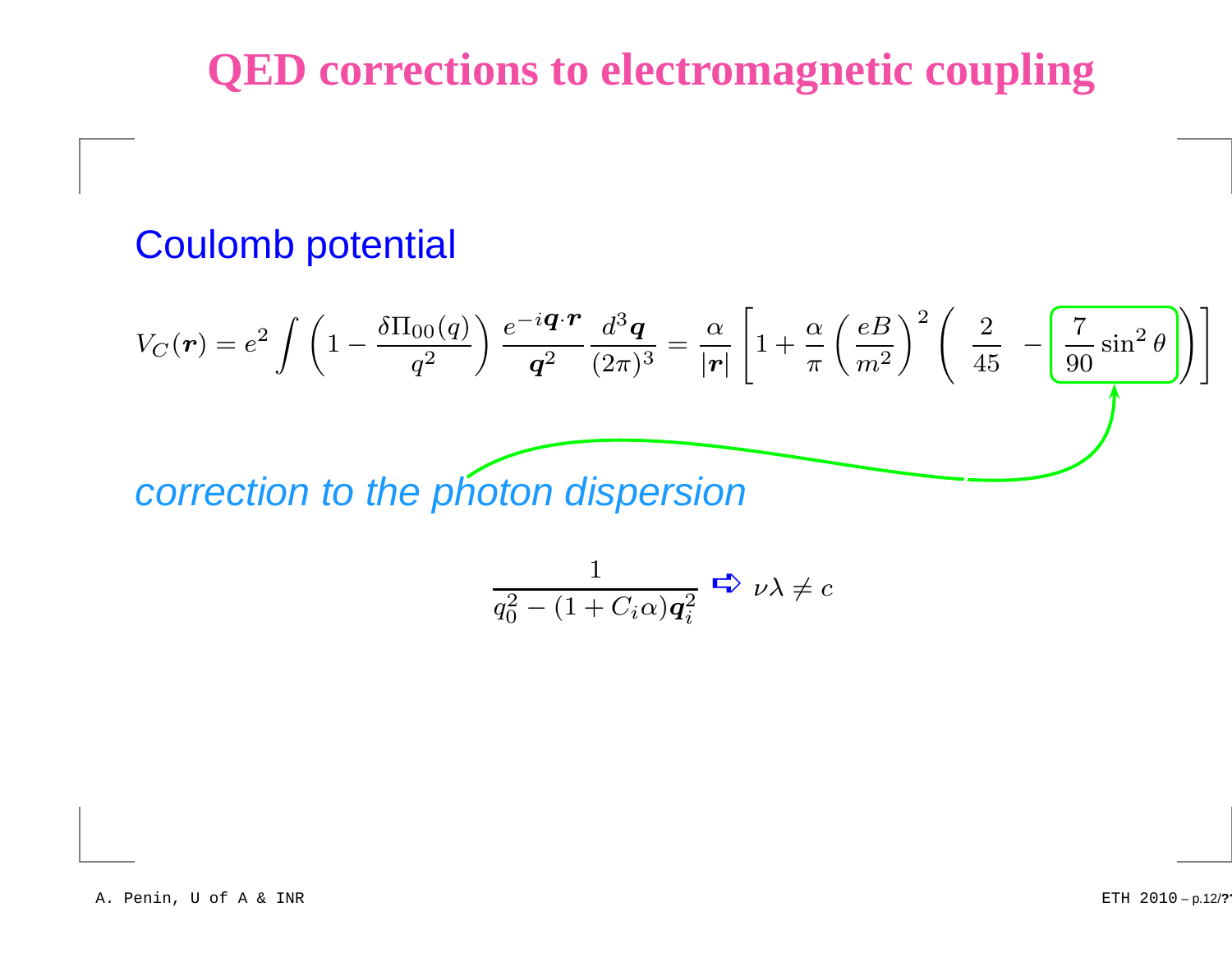# **QED corrections to electromagnetic coupling**

### Coulomb potential

$$
V_C(r) = e^2 \int \left(1 - \frac{\delta \Pi_{00}(q)}{q^2}\right) \frac{e^{-i\boldsymbol{q} \cdot \boldsymbol{r}}}{q^2} \frac{d^3 \boldsymbol{q}}{(2\pi)^3} = \frac{\alpha}{|\boldsymbol{r}|} \left[1 + \frac{\alpha}{\pi} \left(\frac{eB}{m^2}\right)^2 \left(\frac{2}{45} - \frac{7}{90} \sin^2 \theta\right)\right]
$$
  
correction to the photon dispersion  

$$
\frac{1}{q_0^2 - (1 + C_i \alpha) q_i^2} \Leftrightarrow \nu \lambda \neq c
$$
  
local charge renormalization

$$
e \Rightarrow \left(1 + \frac{\alpha}{\pi} \left(\frac{eB}{m^2}\right)^2 \frac{1}{45}\right) e \equiv e^*
$$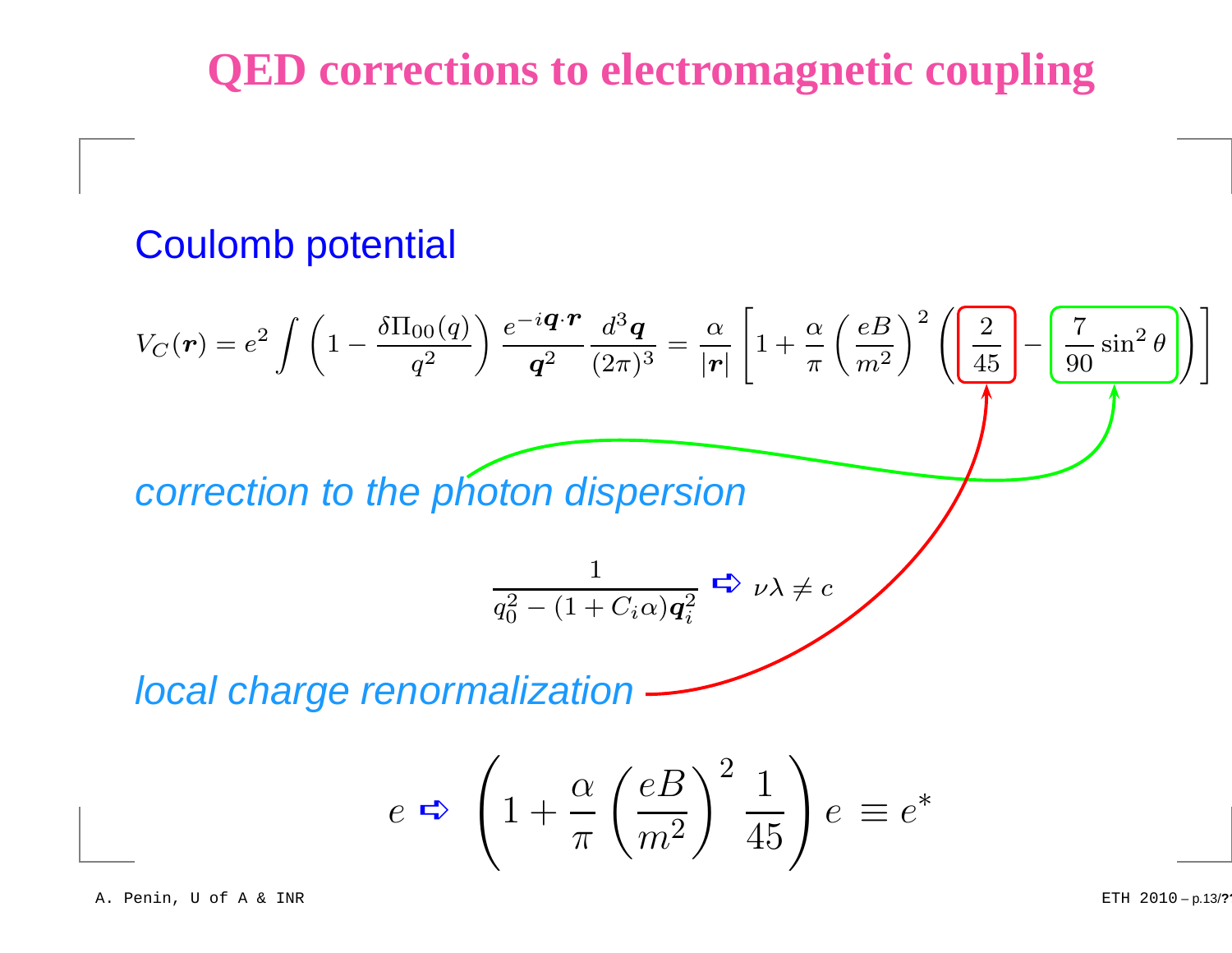# **QED** corrections to  $R_K$

A.P., Phys.Rev. B 79, 113303 (2009)

**Origin of the corrections** 
$$
R_K^{-1} \propto e^2 \Leftrightarrow (e^*)^2
$$

#### Result:

$$
R_K^{-1} = \frac{e^2}{h} \left[ 1 + \frac{2}{45} \frac{\alpha}{\pi} \left( \frac{\hbar e B}{c^2 m^2} \right)^2 \right] \approx \frac{e^2}{h} \left[ 1 + 10^{-20} \times \left( \frac{B}{10 \, \text{T}} \right)^2 \right]
$$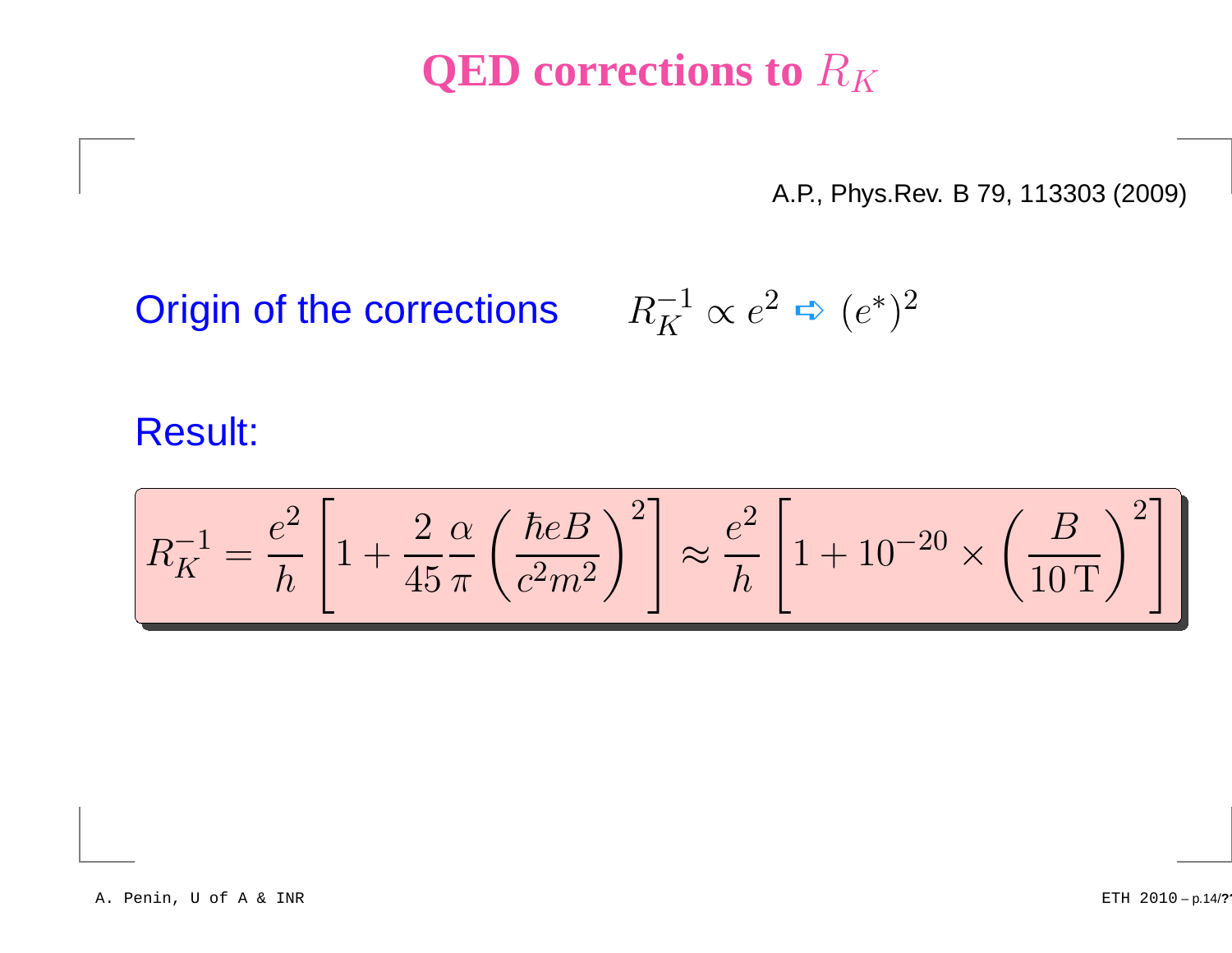# **Josephson effect**

B.D. Josephson (1962); S. Shapiro (1963)

#### Tunneling Josephson current I

- *V* no voltage drop if the current is time independent
- $\t**✓** 2π$  periodic in  $\theta_1 \theta_2$
- $\blacktriangleright$  simplest solution  $I = I_c \sin(\theta_1 \theta_2)$
- With voltage V across the junction the current oscillates at frequency  $\nu$

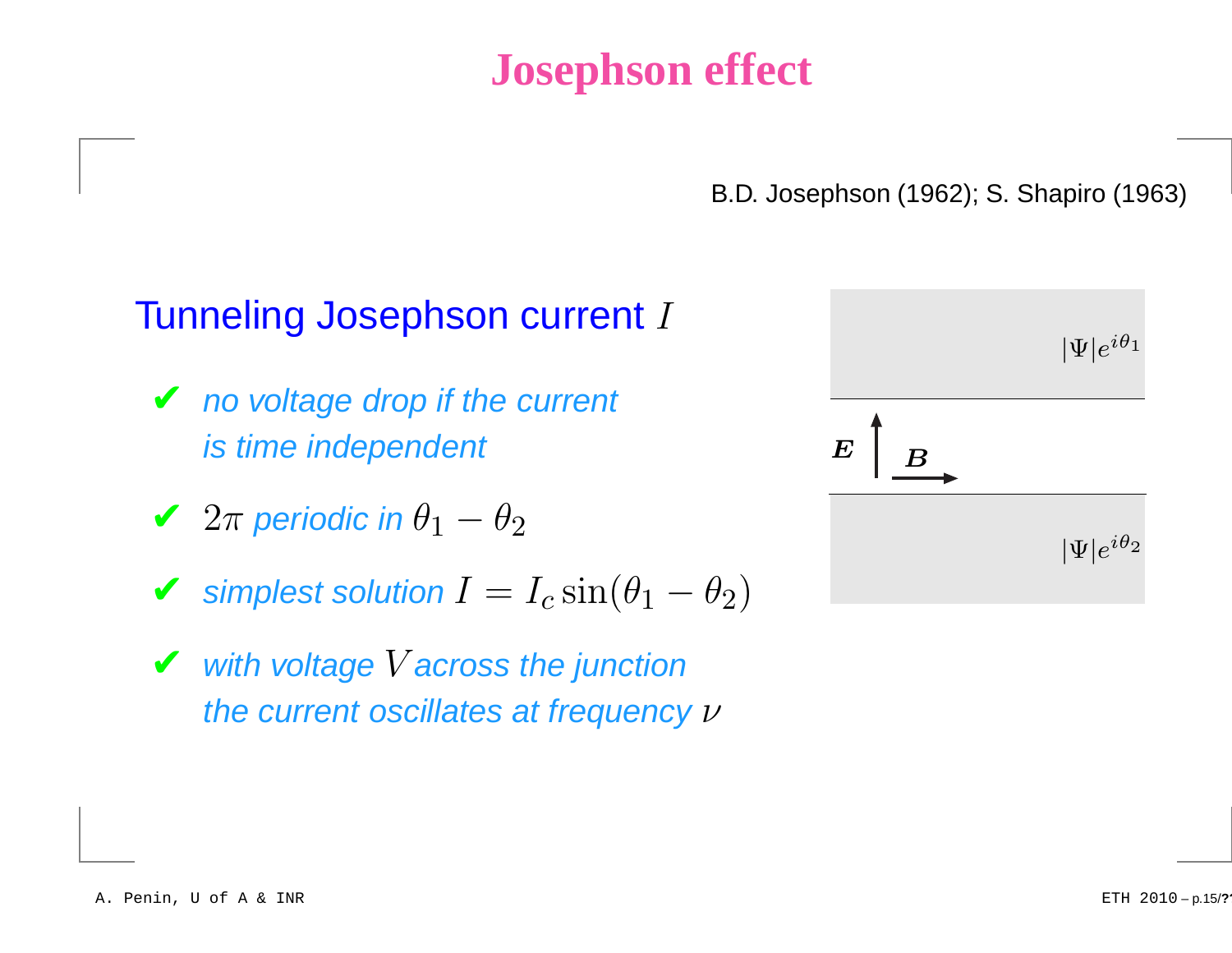# **Josephson effect**

### Time evolution of the phase:

 $\Psi(t)\propto$  $\alpha e^{i\mathcal{E}t}$   $\Leftrightarrow$   $\theta_1 - \theta_2 = (\mathcal{E}_1 - \mathcal{E}_2)t = 2eVt$   $\Leftrightarrow$   $\omega = 2eV$ 

Josephson frequency-voltage relation

$$
\mathsf{n} \qquad \boxed{\nu = K_J V}
$$

Josephson constant

$$
K_J = \frac{2e}{h}
$$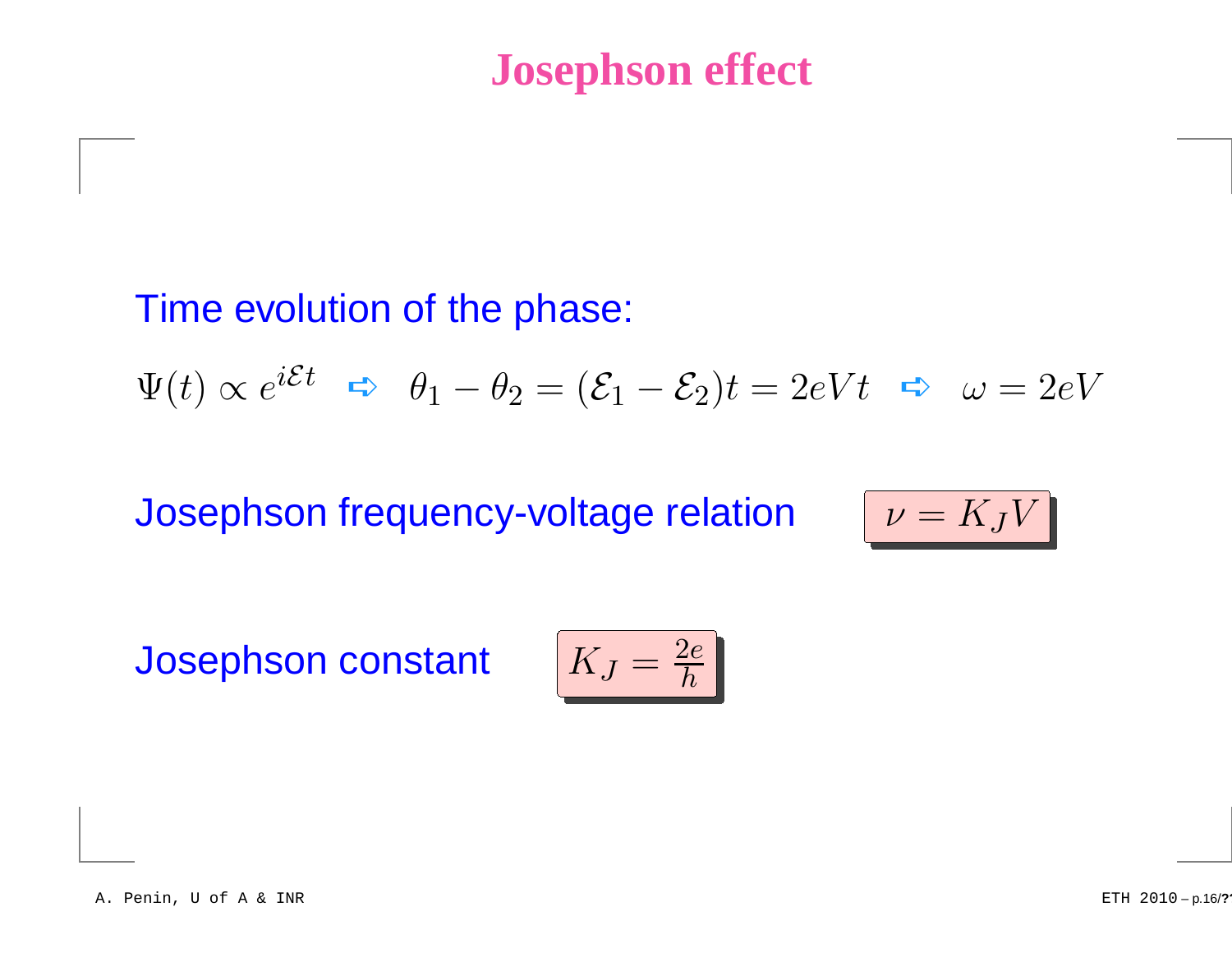# **Gauge invariance argument**

F. Bloch (1968)

 $\mathbf{r}$ 

**Observables depend on** 
$$
\Delta \phi = \theta_1 - \theta_2 - 2e \int_{\mathbf{r}_2}^{\mathbf{r}_1} \mathbf{A}(\mathbf{r}') \cdot d\mathbf{r}'
$$

#### Gauge transformation $A^{\mu \prime }(r)=A^{\mu }$   $^\mu(r)$  $\partial^\mu$  $A_{0}^{\prime}(\boldsymbol{r})=0,\qquad \boldsymbol{A}^{\prime}(r)=\boldsymbol{A}(\boldsymbol{r})+t\boldsymbol{\nabla}A_{0}(\boldsymbol{r})$  $\mu \xi(r)$ ,  $\xi(r) = tA$  $_{0}(\boldsymbol{r})$

Gauge invariant phase difference $\Delta \phi = \Delta \phi_0 - 2 e t \left(A_0(\bm{r}_1) \right)$  $A_{0}(\bm{r}_{2}))$  $\rightarrow \omega = 2eV$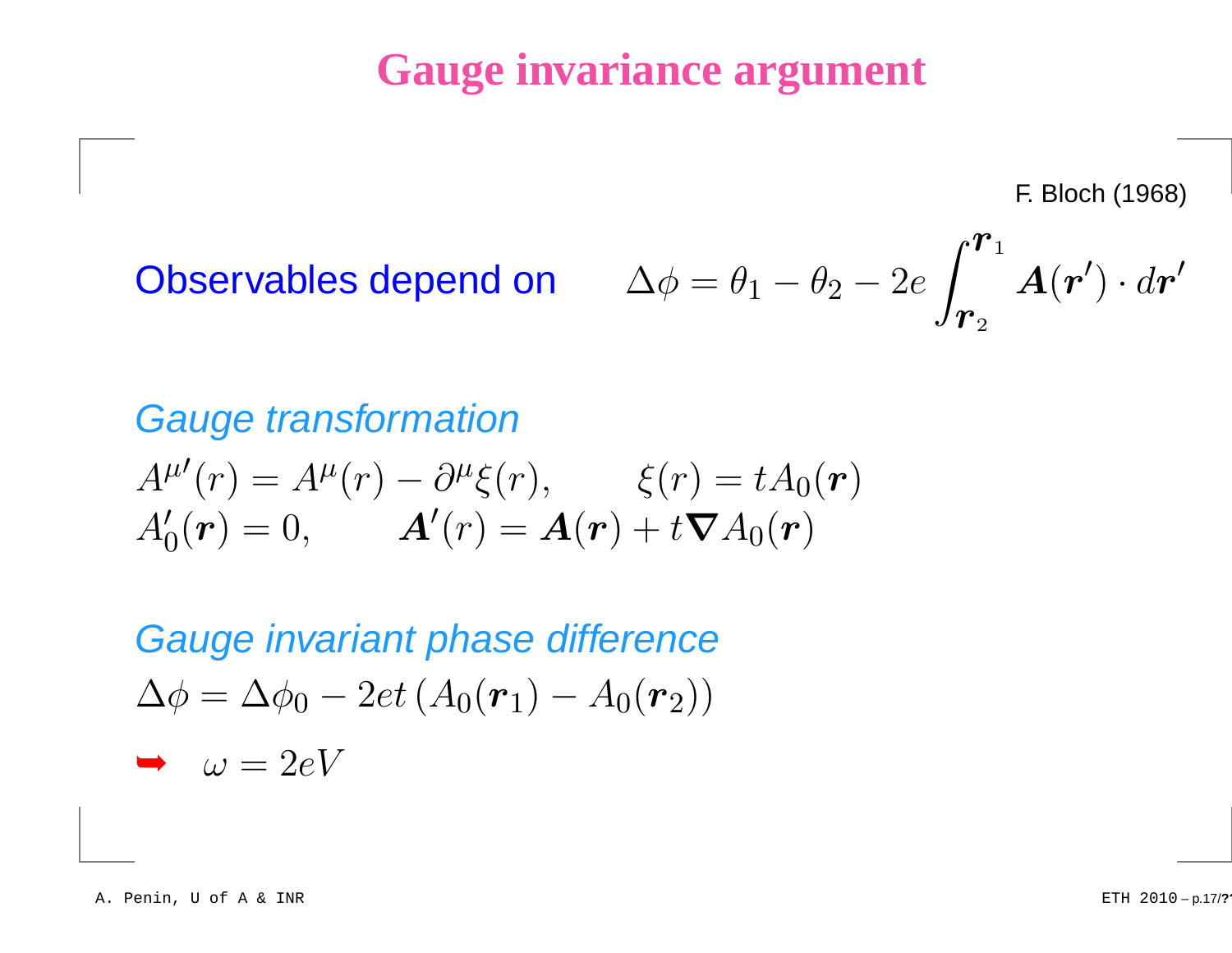# **QED corrections to** <sup>K</sup><sup>J</sup>

A.P., Phys.Rev.Lett. 104, 097003 (2010)Correction to the coupling with scalar potential

$$
\delta_{v.p.} \mathcal{H} = -e \int \frac{\delta \Pi_{0\nu}(q)}{q^2} \tilde{A}^\nu(q) e^{i q r} \frac{d^4 q}{(2\pi)^4} = \ 2 \delta e A_0(\bm{r})
$$

here  $\delta e = e^*$  –  $-e$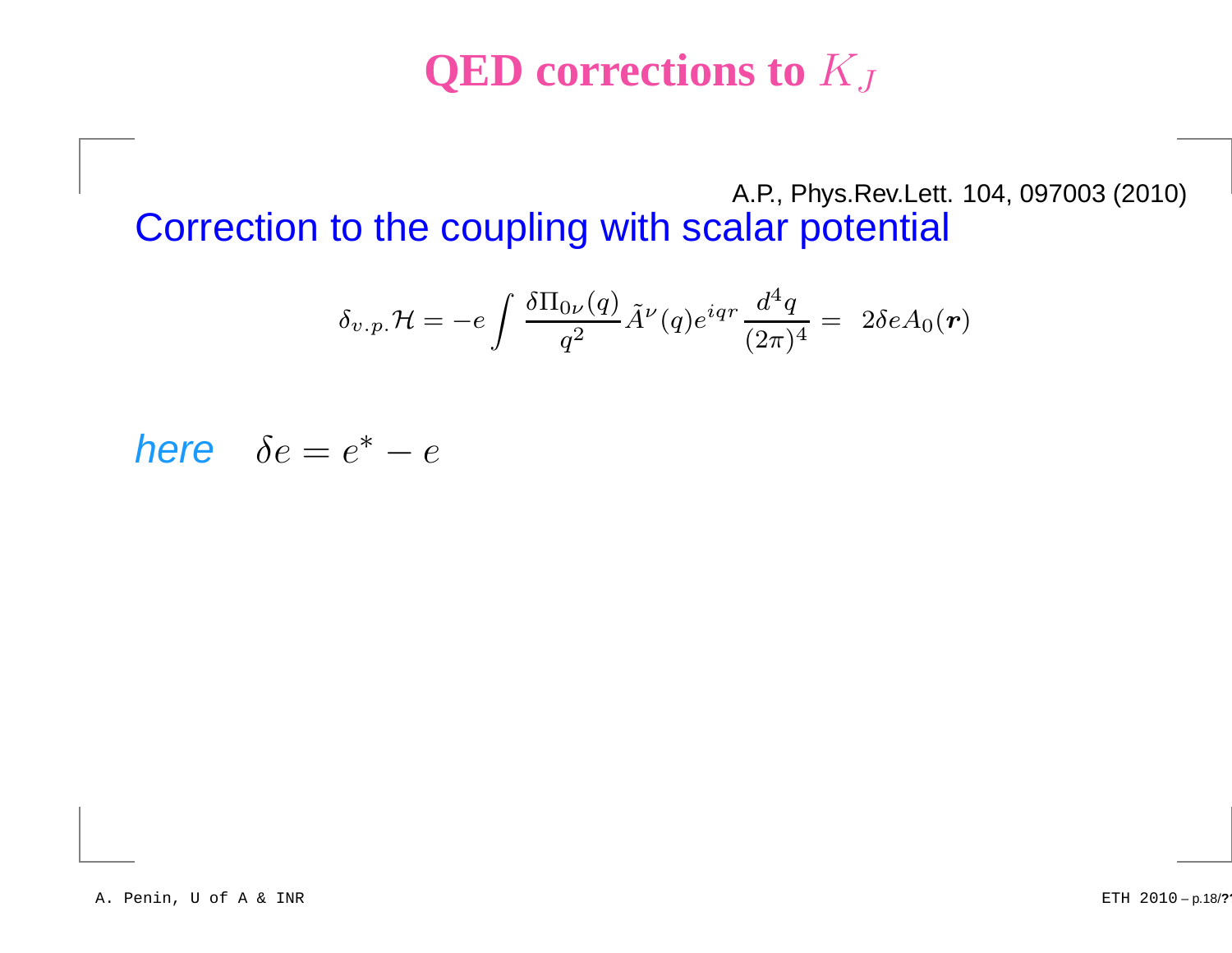# **QED corrections to** <sup>K</sup><sup>J</sup>

A.P., Phys.Rev.Lett. 104, 097003 (2010)Correction to the coupling with scalar potential

$$
\delta_{v.p.} \mathcal{H} = -e \int \frac{\delta \Pi_{0\nu}(q)}{q^2} \tilde{A}^{\nu}(q) e^{iqr} \frac{d^4 q}{(2\pi)^4} = \boxed{2\delta e A_0(r)}
$$
  
\nhere  $\delta e = e^* - e$   
\n
$$
\text{can be removed by } \delta \xi(r) = \frac{\delta e}{e} \xi(r)
$$
  
\n
$$
\Rightarrow \omega = 2e^* V
$$

➥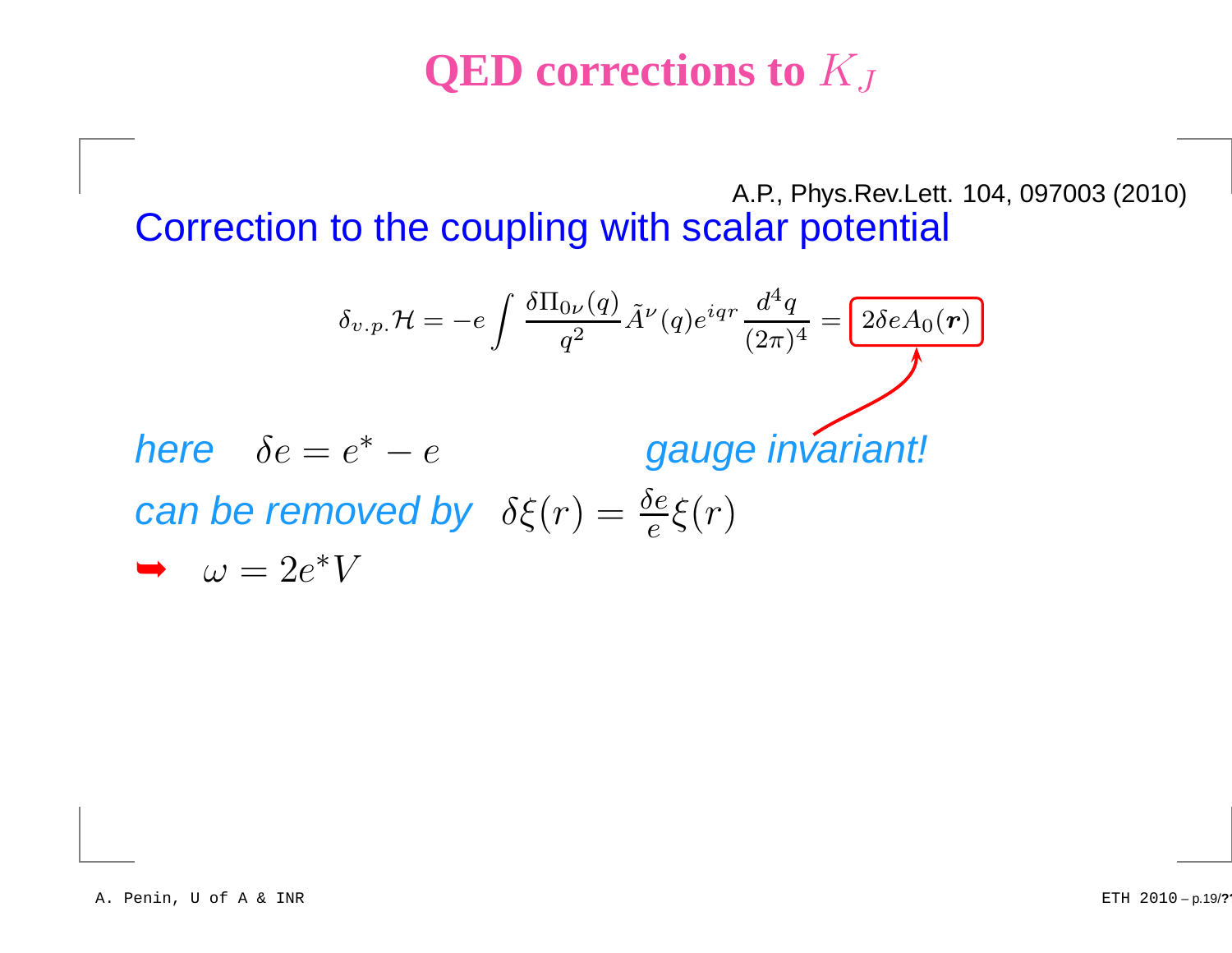# **QED corrections to** <sup>K</sup><sup>J</sup>

A.P., Phys.Rev.Lett. 104, 097003 (2010)Correction to the coupling with scalar potential

$$
\delta_{v.p.} \mathcal{H} = -e \int \frac{\delta \Pi_{0\nu}(q)}{q^2} \tilde{A}^{\nu}(q) e^{iqr} \frac{d^4 q}{(2\pi)^4} = \boxed{2\delta e A_0(r)}
$$
  
\nhere  $\delta e = e^* - e$   
\n
$$
\text{can be removed by } \delta \xi(r) = \frac{\delta e}{e} \xi(r)
$$
  
\n
$$
\Rightarrow \omega = 2e^* V
$$

#### Result:

➥

$$
K_J = \frac{2e}{h} \left[ 1 + \frac{1}{45} \frac{\alpha}{\pi} \left( \frac{\hbar e B}{c^2 m^2} \right)^2 \right] \approx \frac{2e}{h} \left[ 1 + 10^{-20} \times \left( \frac{B}{10 \, \text{T}} \right)^2 \right]
$$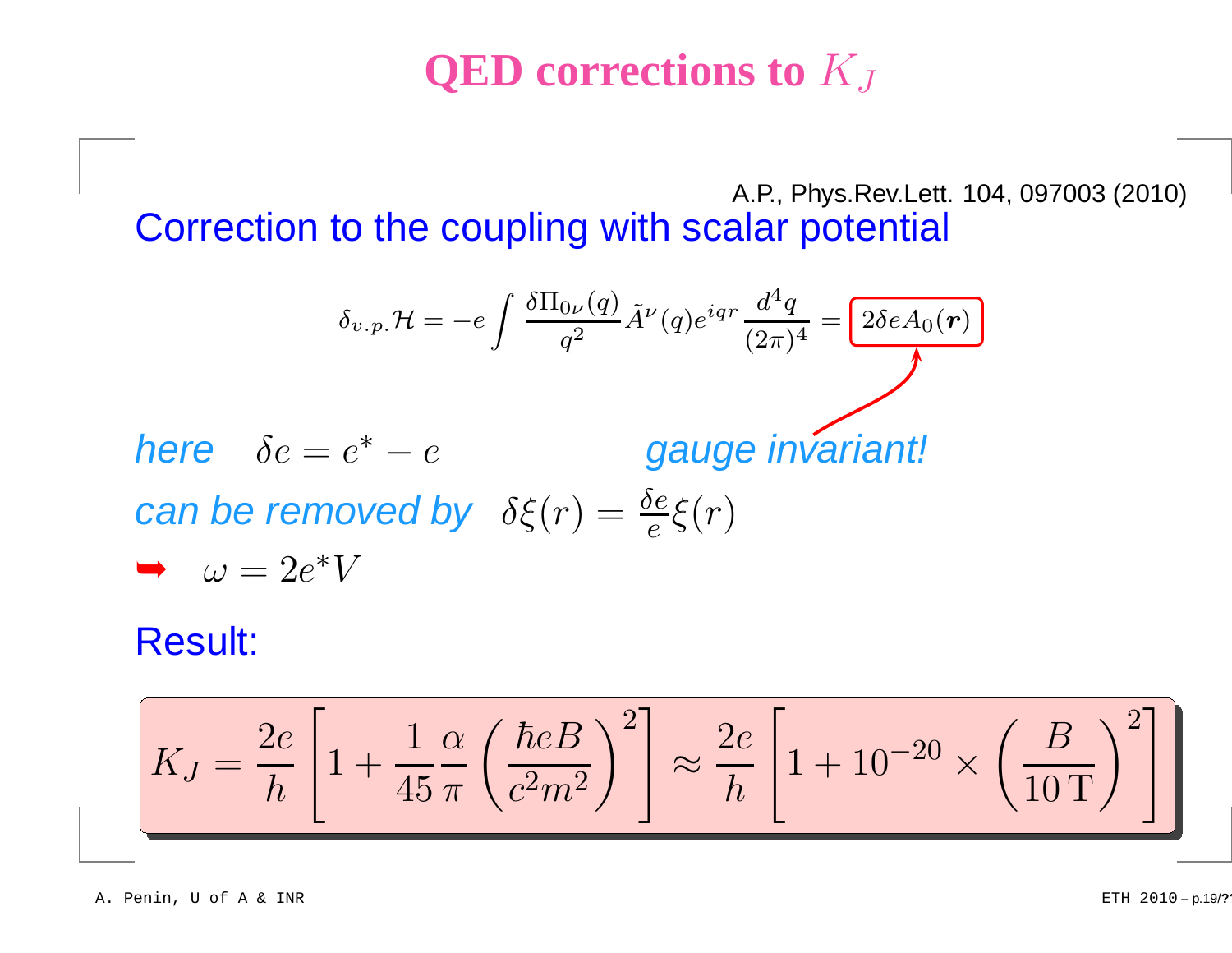# **Experiment: quantum Hall effect**

#### F. Schopfer, W. Poirier (2007)



# gallium arsenide heterostructures➥ two-dimensional electron gas



# *★* **thermal Johnson-Nyquist noise**  $\div$  accuracy limit  $10^{-12}$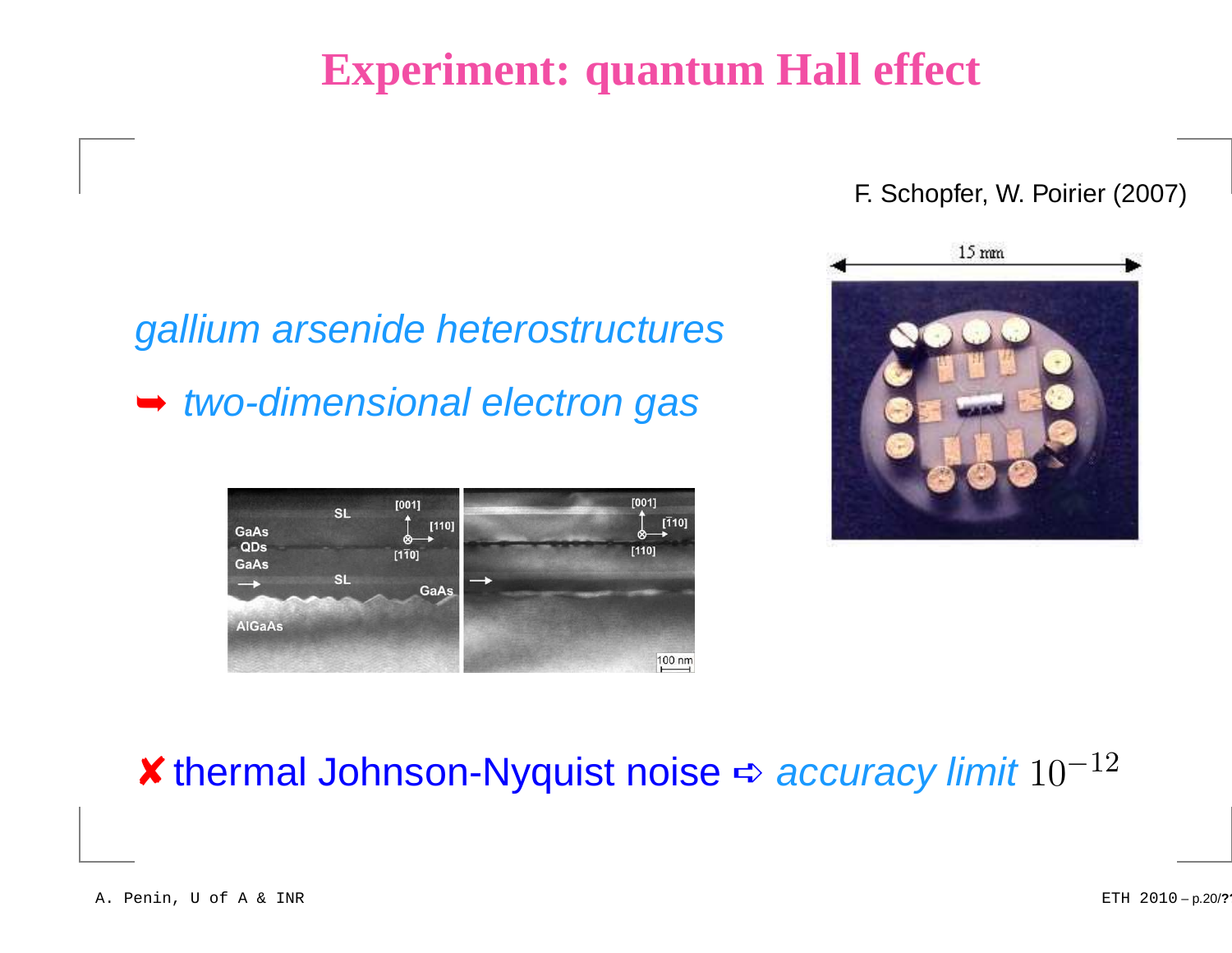# **Experiment: Josephson effect**



A.K. Jain, J.E. Lukens, J.-S. Tsai (1987)



linearly growing current  $I=t(V_1\;$  $V_2)/L$ 

 $\boldsymbol{\checkmark}$  accuracy  $10^{-19}$  − sensitive to gravitational red shift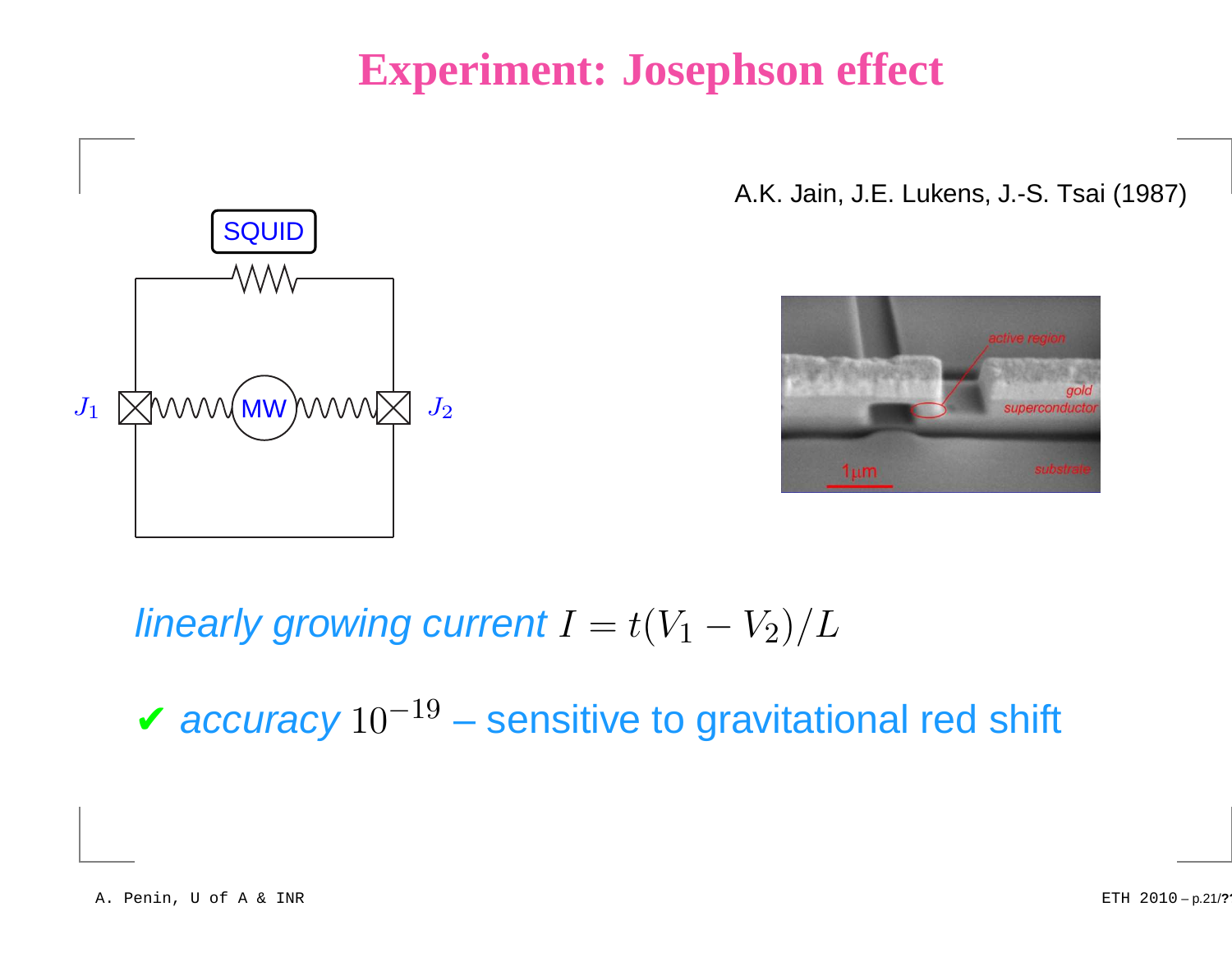# **Metrology**

Fundamental relations

• electron charge 
$$
e = \frac{2}{K_J R_K}
$$

• Planck constant 
$$
h = \frac{4}{K_J^2 R_K}
$$

**• Quantum metrology triangle** 

K.K. Likharev, A.B. Zorin (1985)

- quantum Hall effect  $V/I=R_K\;$
- ${\it Josephson effect}\,V=\nu/K_J$
- Single electron tunneling <sup>I</sup> <sup>=</sup> eν **(?)**

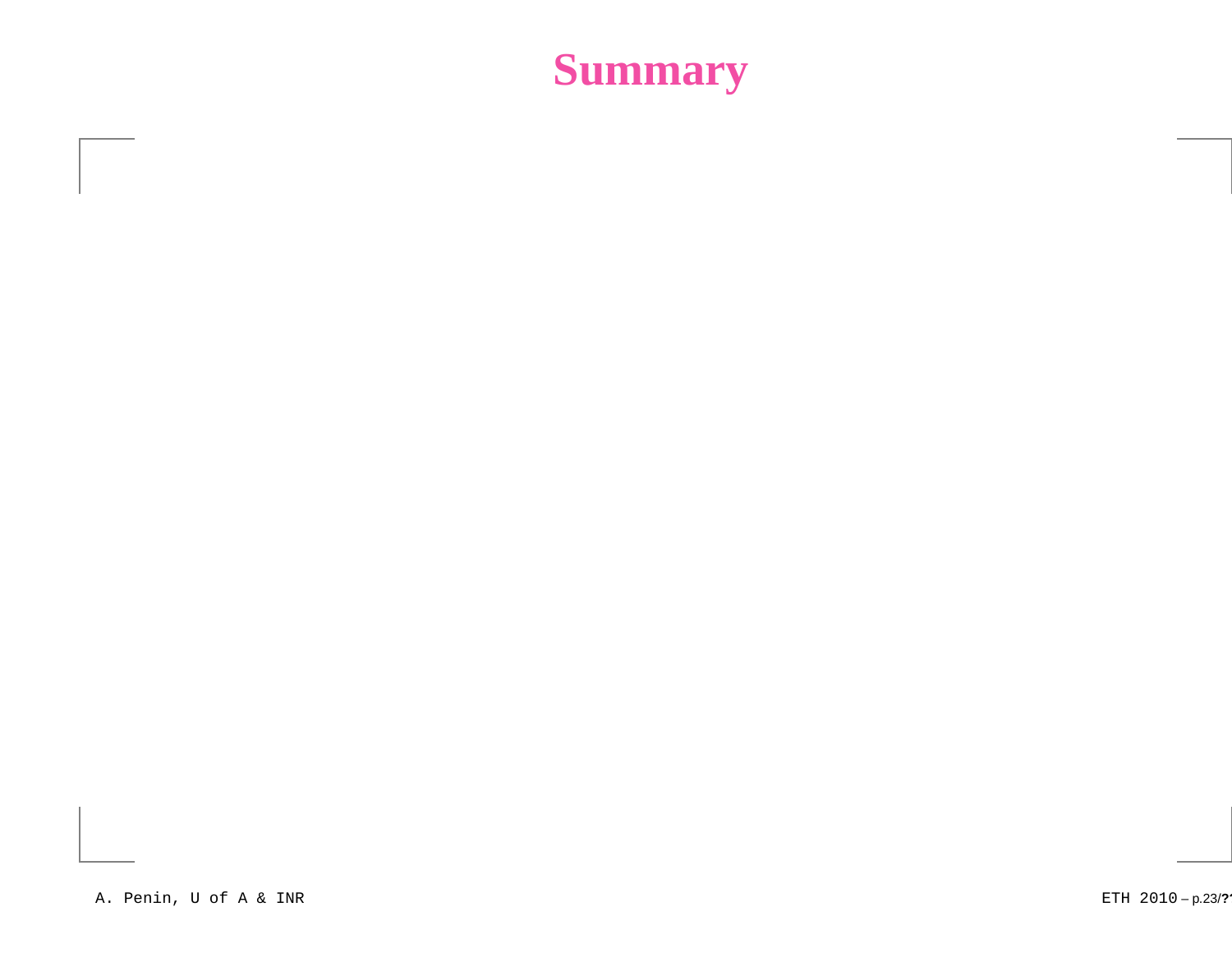Vacuum polarization results in <sup>a</sup> weak dependence of the Josephson and von Klitzing constant on themagnetic field strength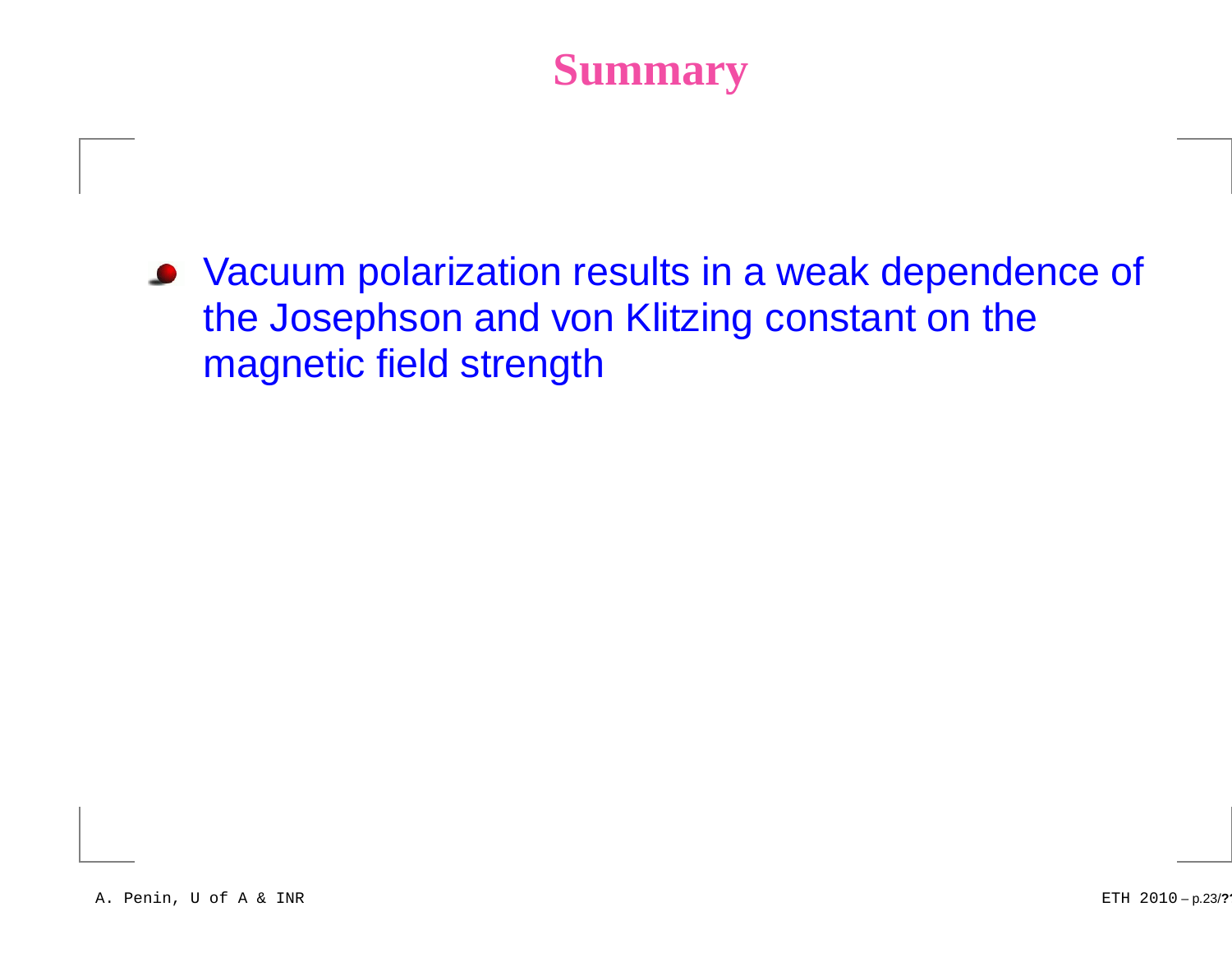- Vacuum polarization results in <sup>a</sup> weak dependence of the Josephson and von Klitzing constant on themagnetic field strength
- This remarkable manifestation of <sup>a</sup> fine nonlinearquantum field effect in collective phenomena in condensed matter can be observed in <sup>a</sup> dedicatedexperiment